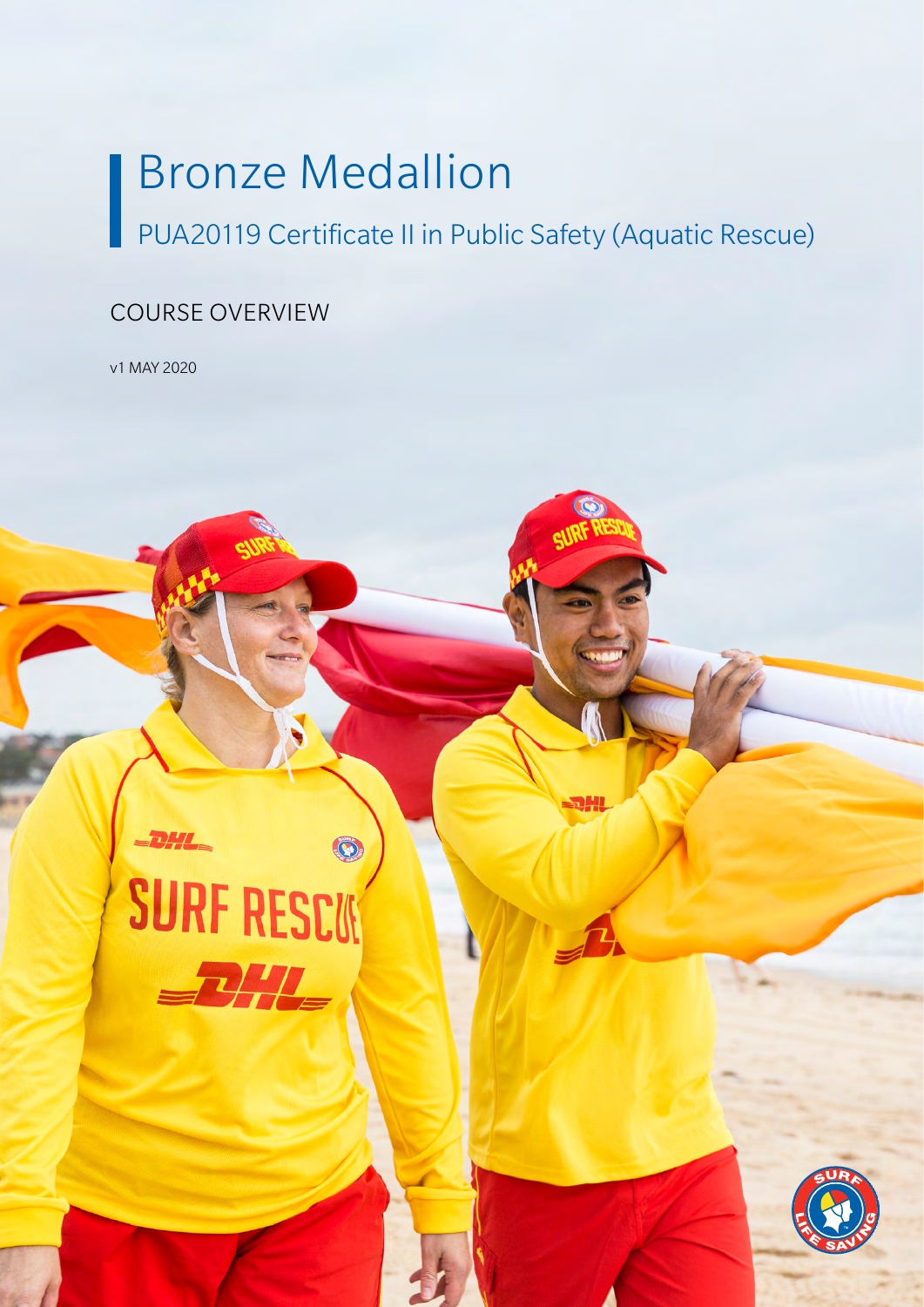## COURSE AIM

The aim of this course is to provide participants with skills and knowledge related to surf awareness, aquatic rescue operations, radio operations, resuscitation, emergency care, spinal management, communication, teamwork and Surf Life Saving patrol operations. This award includes and builds upon the SLSA Surf Rescue Certificate, and it is the prerequisite award for many other SLS pathway awards.

#### It is recommended for SLS members who wish to:

- perform in the role of a qualified lifesaver after the age of 15 years
- participate in SLS surf sports competitions which require them to be proficient in the Bronze Medallion as a prerequisite condition
- progress through the SLS Aquatic Rescue or Powercraft award pathway.

## SURF LIFE SAVING ENTRY REQUIREMENTS

### To commence training for the Bronze Medallion you must:

- be a financial member of an SLS club
- be at least 15 years of age on the final assessment date
- complete an unaided swim of 400 m in 8 minutes or less (goggles and masks permitted) in a swimming pool of not less than 25 m, or over a measured open water course which will be observed prior to you undertaking any water training or assessment activities. Evidence of this must be provided to the assessor prior to commencement of the assessment for this qualification/SLSA award.

#### You will also need an everyday standard of language, literacy and numeracy skills to be able to:

- follow written, verbal and visual instructions
- read and interpret a range of signs and symbols
- read and interpret written information
- make basic mathematical calculations to carry out everyday activities
- keep accurate written records.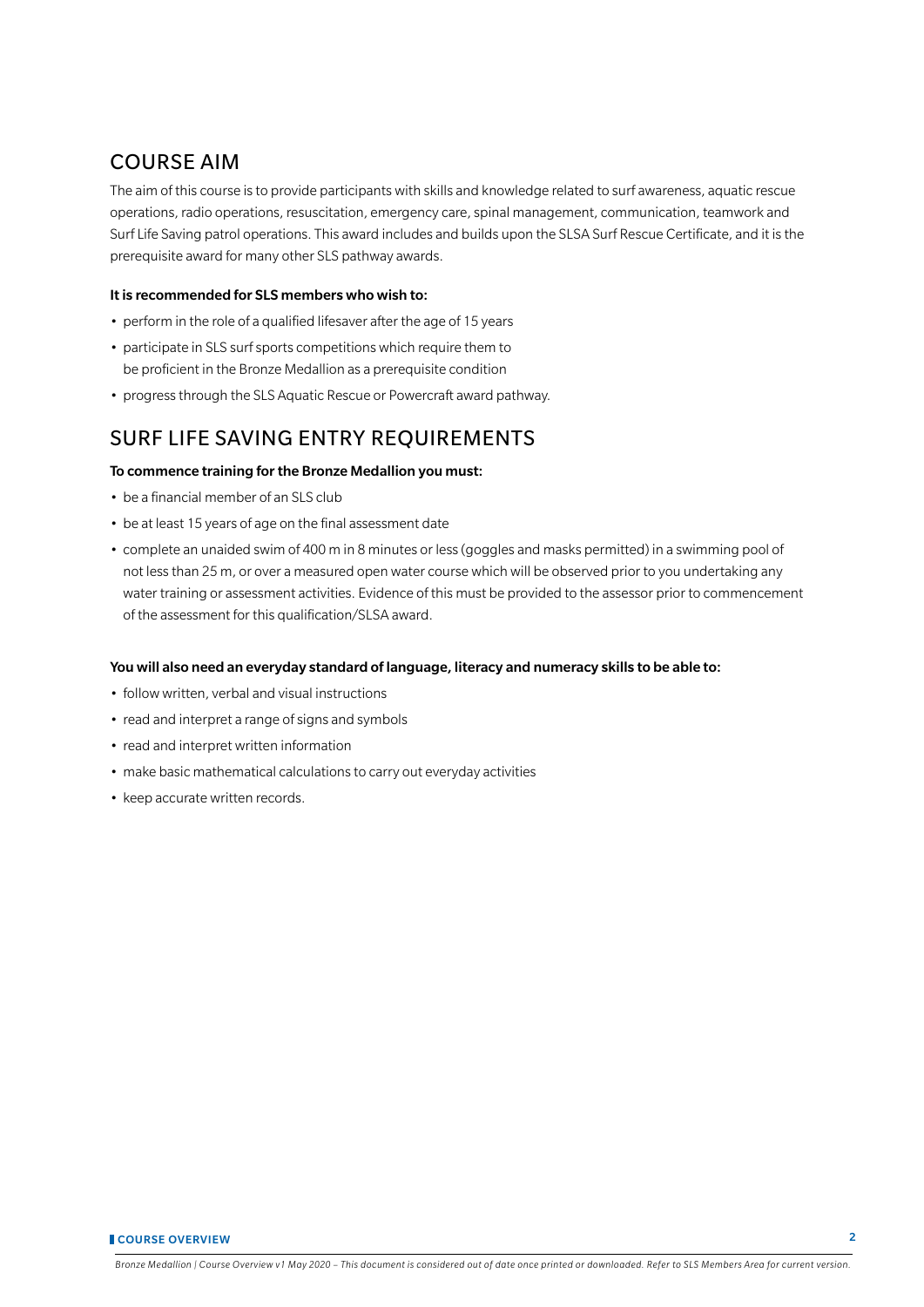## WHAT YOU WILL LEARN

#### By the end of this course, you should be able to:

- 1. apply knowledge of the surf environment including hazards and surf conditions
- 2. apply surf skills and techniques for self-survival in the water while negotiating prevailing surf conditions with or without a flotation device
- 3. prepare for and respond to a rescue with appropriate rescue and personal protective equipment
- 4. participate in assessing a rescue scene
- 5. safely perform a rescue using appropriate equipment and rescue techniques while following Surf Life Saving procedures
- 6. conclude rescue operations in line with Surf Life Saving policies and procedures
- 7. safely use Surf Life Saving communications systems and radio equipment to support communications consistent with Surf Life Saving policies and procedures
- 8. apply fault-finding techniques and maintain Surf Life Saving radio equipment
- 9. respond to an emergency situation requiring cardiopulmonary resuscitation (CPR)
- 10. perform a primary victim assessment including cardiopulmonary resuscitation (CPR) and use of an automated external defibrillator (AED)
- 11. respond to an emergency situation requiring first aid
- 12. perform a secondary victim assessment and apply appropriate first aid procedures
- 13. identify and manage victims with a suspected spinal cord injury
- 14. accurately report and convey first aid incident details to emergency response services while maintaining confidentiality of records and information in line with statutory and Surf Life Saving policies
- 15. communicate effectively using verbal and non-verbal communication techniques in line with Surf Life Saving policies and procedures
- 16. give, receive and act upon instructions within an agreed timeframe and to meet Surf Life Saving needs
- 17. take part in group discussions and informal meetings in a constructive way to facilitate Surf Life Saving outcomes
- 18. prepare and process routine written correspondence notes and records in line with Surf Life Saving policies and procedures
- 19. contribute to team activities to ensure they are completed to required standard within required timeframes and in accordance with organisational policies and procedures
- 20. share knowledge and information with team members and Surf Life Saving committees to enable efficient completion of tasks in accordance with the Surf Life Saving's policies and procedures
- 21. give and receive support and feedback to/from team members and Surf Life Saving committees
- 22. manage and maintain your own work effectiveness
- 23. develop and maintain your own expertise
- 24. promote cooperation and contribute to improving Surf Life Saving and quality of outcomes
- 25. follow Surf Life Saving procedures for hazard identification and risk control
- 26. participate in group meetings to contribute to the management of workplace health and safety.

#### **COURSE OVERVIEW 3**